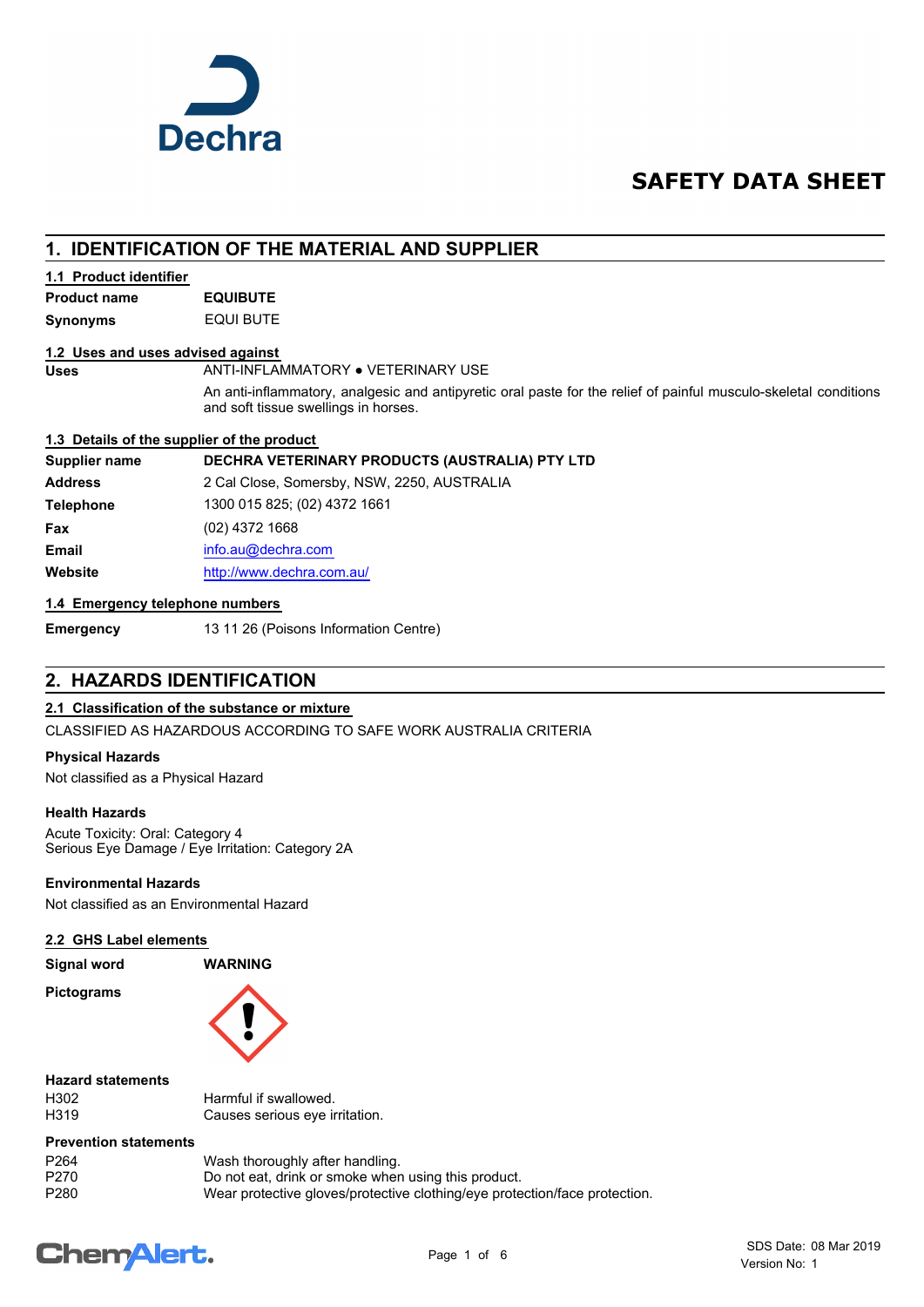#### **Response statements**

P305 + P351 + P338

P301 + P312 IF SWALLOWED: Call a POISON CENTER or doctor/physician if you feel unwell.

IF IN EYES: Rinse cautiously with water for several minutes. Remove contact lenses, if present and easy to do. Continue rinsing.

P330 Rinse mouth.<br>P337 + P313 If eve irritation

If eye irritation persists: Get medical advice/attention.

#### **Storage statements**

None allocated.

#### **Disposal statements**

None allocated.

#### **2.3 Other hazards**

No information provided.

## **3. COMPOSITION/ INFORMATION ON INGREDIENTS**

#### **3.1 Substances / Mixtures**

| Ingredient                | <b>CAS Number</b> | <b>EC Number</b> | Content   |
|---------------------------|-------------------|------------------|-----------|
| PHENYLBUTAZONE            | 50-33-9           | 200-029-0        | 20%       |
| NON HAZARDOUS INGREDIENTS | Not Available     | Not Available    | Remainder |

## **4. FIRST AID MEASURES**

#### **4.1 Description of first aid measures**

| Eye                         | If in eyes, hold eyelids apart and flush continuously with running water. Continue flushing until advised to<br>stop by a Poisons Information Centre, a doctor, or for at least 15 minutes.                 |
|-----------------------------|-------------------------------------------------------------------------------------------------------------------------------------------------------------------------------------------------------------|
| <b>Inhalation</b>           | If inhaled, remove from contaminated area. Apply artificial respiration if not breathing.                                                                                                                   |
| <b>Skin</b>                 | If skin or hair contact occurs, remove contaminated clothing and flush skin and hair with running water.<br>Continue flushing with water until advised to stop by a Poisons Information Centre or a doctor. |
| <b>Ingestion</b>            | For advice, contact a Poisons Information Centre on 13 11 26 (Australia Wide) or a doctor (at once).                                                                                                        |
| <b>First aid facilities</b> | Normal washroom facilities should be available.                                                                                                                                                             |

#### **4.2 Most important symptoms and effects, both acute and delayed**

This product is used in veterinary applications. Due to the nature of use, adverse health effects are not anticipated with normal use. Refer to medical doctor/specialist for advice regarding adverse side effects.

#### **4.3 Immediate medical attention and special treatment needed**

Treat symptomatically.

## **5. FIRE FIGHTING MEASURES**

#### **5.1 Extinguishing media**

Use an extinguishing agent suitable for the surrounding fire.

#### **5.2 Special hazards arising from the substance or mixture**

Non flammable. May evolve carbon oxides and hydrocarbons when heated to decomposition.

#### **5.3 Advice for firefighters**

Treat as per requirements for surrounding fires. Evacuate area and contact emergency services. Remain upwind and notify those downwind of hazard. Wear full protective equipment including Self Contained Breathing Apparatus (SCBA) when combating fire. Use waterfog to cool intact containers and nearby storage areas.

#### **5.4 Hazchem code**

None allocated.

## **6. ACCIDENTAL RELEASE MEASURES**

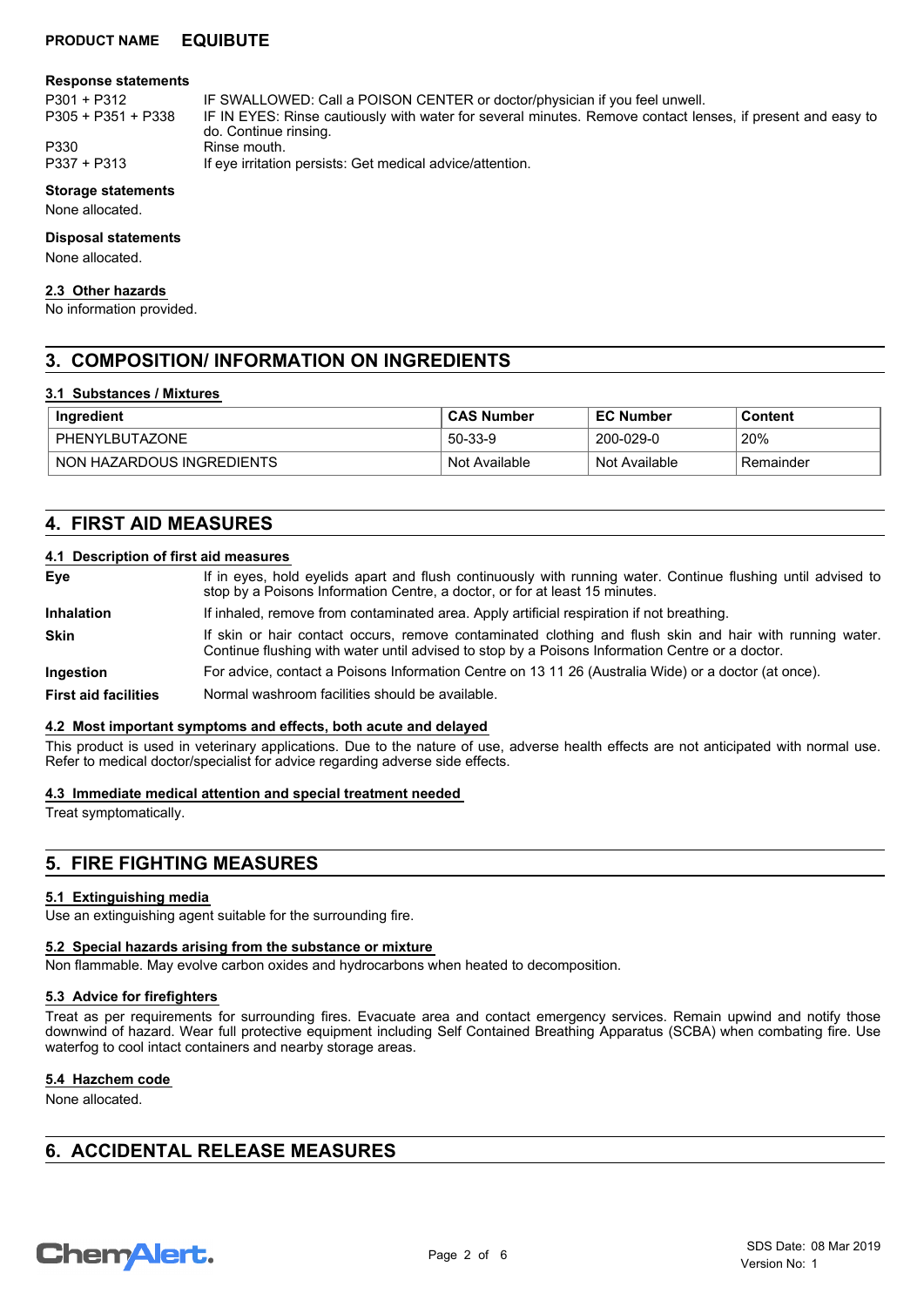#### **6.1 Personal precautions, protective equipment and emergency procedures**

Wear Personal Protective Equipment (PPE) as detailed in section 8 of the SDS.

#### **6.2 Environmental precautions**

Prevent product from entering drains and waterways.

#### **6.3 Methods of cleaning up**

Contain spillage, then cover / absorb spill with non-combustible absorbent material (vermiculite, sand, or similar), collect and place in suitable containers for disposal.

#### **6.4 Reference to other sections**

See Sections 8 and 13 for exposure controls and disposal.

## **7. HANDLING AND STORAGE**

#### **7.1 Precautions for safe handling**

Before use carefully read the product label. Use of safe work practices are recommended to avoid eye or skin contact and inhalation. Observe good personal hygiene, including washing hands before eating. Prohibit eating, drinking and smoking in contaminated areas.

#### **7.2 Conditions for safe storage, including any incompatibilities**

Store in a cool, dry, well marked area, removed from incompatible substances, foodstuffs and other drugs. Storage areas and containers should be clearly marked for drug holding, protected from light, freezing or physical damage and tightly sealed when not in use. Keep out of reach of children. Store below 25°C.

#### **7.3 Specific end uses**

No information provided.

## **8. EXPOSURE CONTROLS / PERSONAL PROTECTION**

#### **8.1 Control parameters**

#### **Exposure standards**

No exposure standards have been entered for this product.

#### **Biological limits**

No biological limit values have been entered for this product.

#### **8.2 Exposure controls**

Avoid inhalation. Use in well ventilated areas. **Engineering controls**

#### **PPE**

| Eye / Face  | Wear splash-proof goggles.                                                  |
|-------------|-----------------------------------------------------------------------------|
| Hands       | Wear PVC or rubber gloves.                                                  |
| <b>Body</b> | Wear coveralls.                                                             |
| Respiratory | Where an inhalation risk exists, wear a Type A (Organic vapour) respirator. |



## **9. PHYSICAL AND CHEMICAL PROPERTIES**

## **9.1 Information on basic physical and chemical properties**

| Appearance              | PALE GREEN/ AQUA COLOURED PASTE |
|-------------------------|---------------------------------|
| <b>Odour</b>            | MILD VANILLA ODOUR              |
| <b>Flammability</b>     | <b>NON FLAMMABLE</b>            |
| <b>Flash point</b>      | <b>NOT RELEVANT</b>             |
| <b>Boiling point</b>    | <b>NOT AVAILABLE</b>            |
| <b>Melting point</b>    | <b>NOT AVAILABLE</b>            |
| <b>Evaporation rate</b> | <b>NOT AVAILABLE</b>            |
| рH                      | <b>NOT AVAILABLE</b>            |

# **ChemAlert.**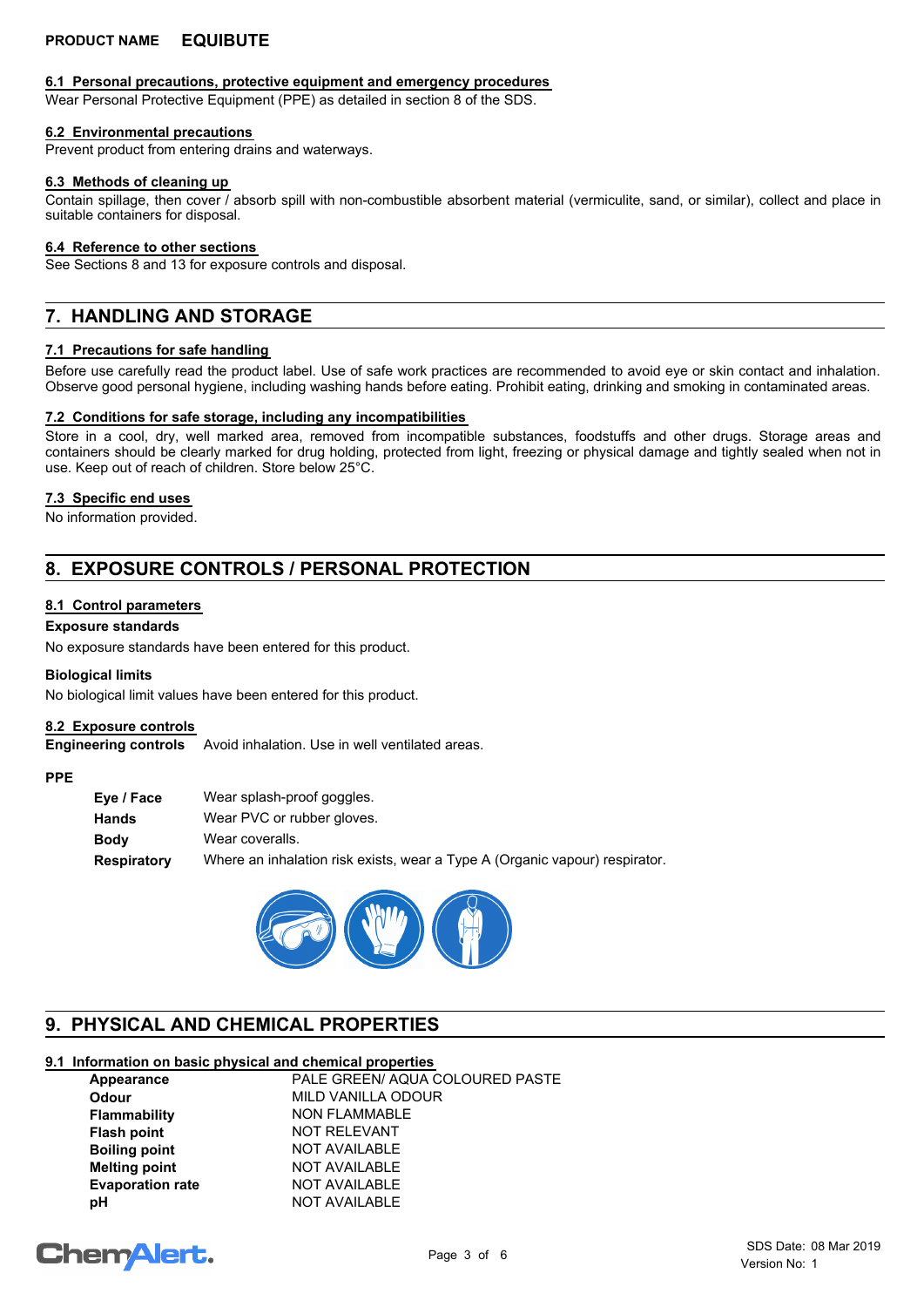#### **9.1 Information on basic physical and chemical properties**

| <b>Vapour density</b>            | <b>NOT AVAILABLE</b> |
|----------------------------------|----------------------|
| <b>Specific gravity</b>          | 1.07 to 1.12         |
| Solubility (water)               | NOT AVAILABLE        |
| Vapour pressure                  | NOT AVAILABLE        |
| <b>Upper explosion limit</b>     | NOT REI EVANT        |
| Lower explosion limit            | NOT REI EVANT        |
| <b>Partition coefficient</b>     | NOT AVAILABLE        |
| <b>Autoignition temperature</b>  | NOT AVAILABLE        |
| <b>Decomposition temperature</b> | NOT AVAILABLE        |
| <b>Viscosity</b>                 | NOT AVAILABLE        |
| <b>Explosive properties</b>      | <b>NOT AVAILABLE</b> |
| <b>Oxidising properties</b>      | <b>NOT AVAILABLE</b> |
| Odour threshold                  | NOT AVAILABLE        |

## **10. STABILITY AND REACTIVITY**

#### **10.1 Reactivity**

Carefully review all information provided in sections 10.2 to 10.6.

#### **10.2 Chemical stability**

Stable under recommended conditions of storage.

#### **10.3 Possibility of hazardous reactions**

Polymerization is not expected to occur.

#### **10.4 Conditions to avoid**

Avoid heat, sparks, open flames and other ignition sources.

#### **10.5 Incompatible materials**

Incompatible with oxidising agents (e.g. hypochlorites), acids (e.g. nitric acid) and alkalis (e.g. sodium hydroxide).

#### **10.6 Hazardous decomposition products**

May evolve carbon oxides and hydrocarbons when heated to decomposition.

## **11. TOXICOLOGICAL INFORMATION**

#### **11.1 Information on toxicological effects**

**Acute toxicity**

#### Harmful if swallowed. This product is used in veterinary applications. Use safe work practices to avoid eye contact, prolonged skin contact and ingestion. Refer to medical doctor/specialist for advice regarding adverse side effects.

#### **Information available for the ingredients:**

| Ingredient                         |                                                                                                                                                               | Oral LD50         | Dermal LD50 | <b>Inhalation LC50</b> |
|------------------------------------|---------------------------------------------------------------------------------------------------------------------------------------------------------------|-------------------|-------------|------------------------|
| PHENYLBUTAZONE                     |                                                                                                                                                               | 230 mg/kg (mouse) | --          | $\qquad \qquad$        |
| <b>Skin</b>                        | Contact may result in irritation, redness, pain and rash.                                                                                                     |                   |             |                        |
| Eye                                | Contact may result in irritation, lacrimation, pain and redness.                                                                                              |                   |             |                        |
| <b>Sensitisation</b>               | Not classified as causing skin or respiratory sensitisation.                                                                                                  |                   |             |                        |
| <b>Mutagenicity</b>                | Not classified as a mutagen.                                                                                                                                  |                   |             |                        |
| Carcinogenicity                    | Not classified as a carcinogen.                                                                                                                               |                   |             |                        |
| <b>Reproductive</b>                | Not classified as a reproductive toxin.                                                                                                                       |                   |             |                        |
| STOT - single<br>exposure          | Not classified as causing organ damage from single exposure. However, high level exposure may result in<br>headache, nausea and respiratory tract irritation. |                   |             |                        |
| <b>STOT - repeated</b><br>exposure | Not classified as causing organ damage from repeated exposure.                                                                                                |                   |             |                        |
| <b>Aspiration</b>                  | Not classified as causing aspiration.                                                                                                                         |                   |             |                        |

## **12. ECOLOGICAL INFORMATION**

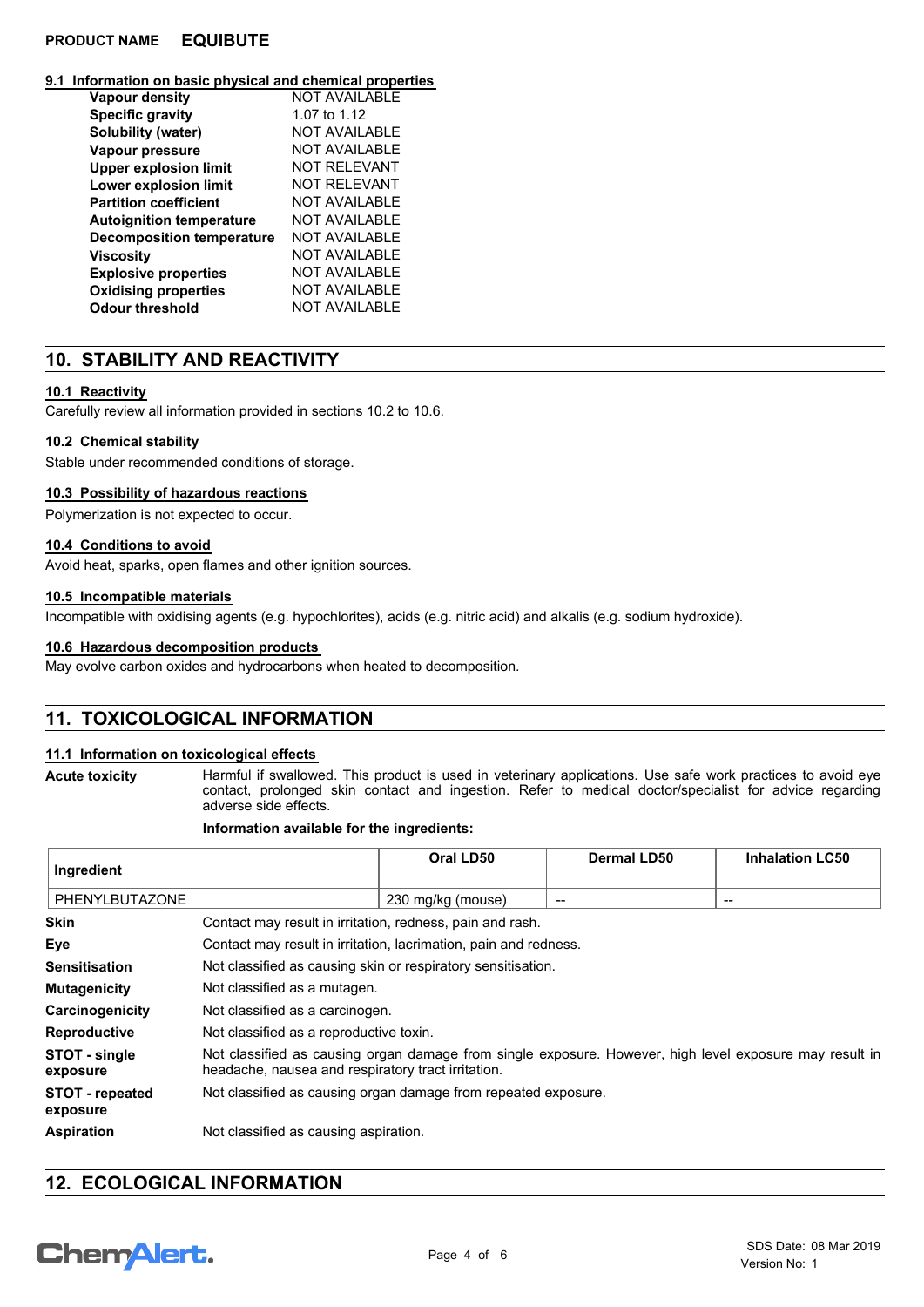#### **12.1 Toxicity**

Harmful to terrestrial vertebrates.

#### **12.2 Persistence and degradability**

No information provided.

#### **12.3 Bioaccumulative potential**

No information provided.

#### **12.4 Mobility in soil**

No information provided.

#### **12.5 Other adverse effects**

No information provided.

## **13. DISPOSAL CONSIDERATIONS**

#### **13.1 Waste treatment methods**

**Waste disposal**

Return to manufacturer/supplier where possible. For small amounts, bury in approved landfill site. Contact the manufacturer/supplier for additional information (if required).

Legislation **Dispose of in accordance with relevant local legislation.** 

## **14. TRANSPORT INFORMATION**

#### **NOT CLASSIFIED AS A DANGEROUS GOOD BY THE CRITERIA OF THE ADG CODE, IMDG OR IATA**

|                                     | <b>LAND TRANSPORT (ADG)</b> | <b>SEA TRANSPORT (IMDG / IMO)</b> | AIR TRANSPORT (IATA / ICAO) |
|-------------------------------------|-----------------------------|-----------------------------------|-----------------------------|
| 14.1 UN Number                      | None allocated.             | None allocated.                   | None allocated.             |
| 14.2 Proper<br><b>Shipping Name</b> | None allocated.             | None allocated.                   | None allocated.             |
| 14.3 Transport<br>hazard class      | None allocated.             | None allocated.                   | None allocated.             |
| 14.4 Packing Group                  | None allocated.             | None allocated.                   | None allocated.             |

**14.5 Environmental hazards**

Not a Marine Pollutant

#### **14.6 Special precautions for user**

**Hazchem code** None allocated.

## **15. REGULATORY INFORMATION**

Classified as a Schedule 4 (S4) Standard for the Uniform Scheduling of Medicines and Poisons (SUSMP). **15.1 Safety, health and environmental regulations/legislation specific for the substance or mixture Poison schedule AUSTRALIA: AICS (Australian Inventory of Chemical Substances)** All components are listed on AICS, or are exempt. **Inventory listings** Safework Australia criteria is based on the Globally Harmonised System (GHS) of Classification and Labelling of Chemicals. **Classifications APVMA Numbers** 68896

## **16. OTHER INFORMATION**

#### WORKPLACE CONTROLS AND PRACTICES: Unless a less toxic chemical can be substituted for a hazardous substance, ENGINEERING CONTROLS are the most effective way of reducing exposure. The best protection is to enclose operations and/or provide local exhaust ventilation at the site of chemical release. Isolating operations can also reduce exposure. Using respirators or protective equipment is less effective than the controls mentioned above, but is sometimes necessary. **Additional information**